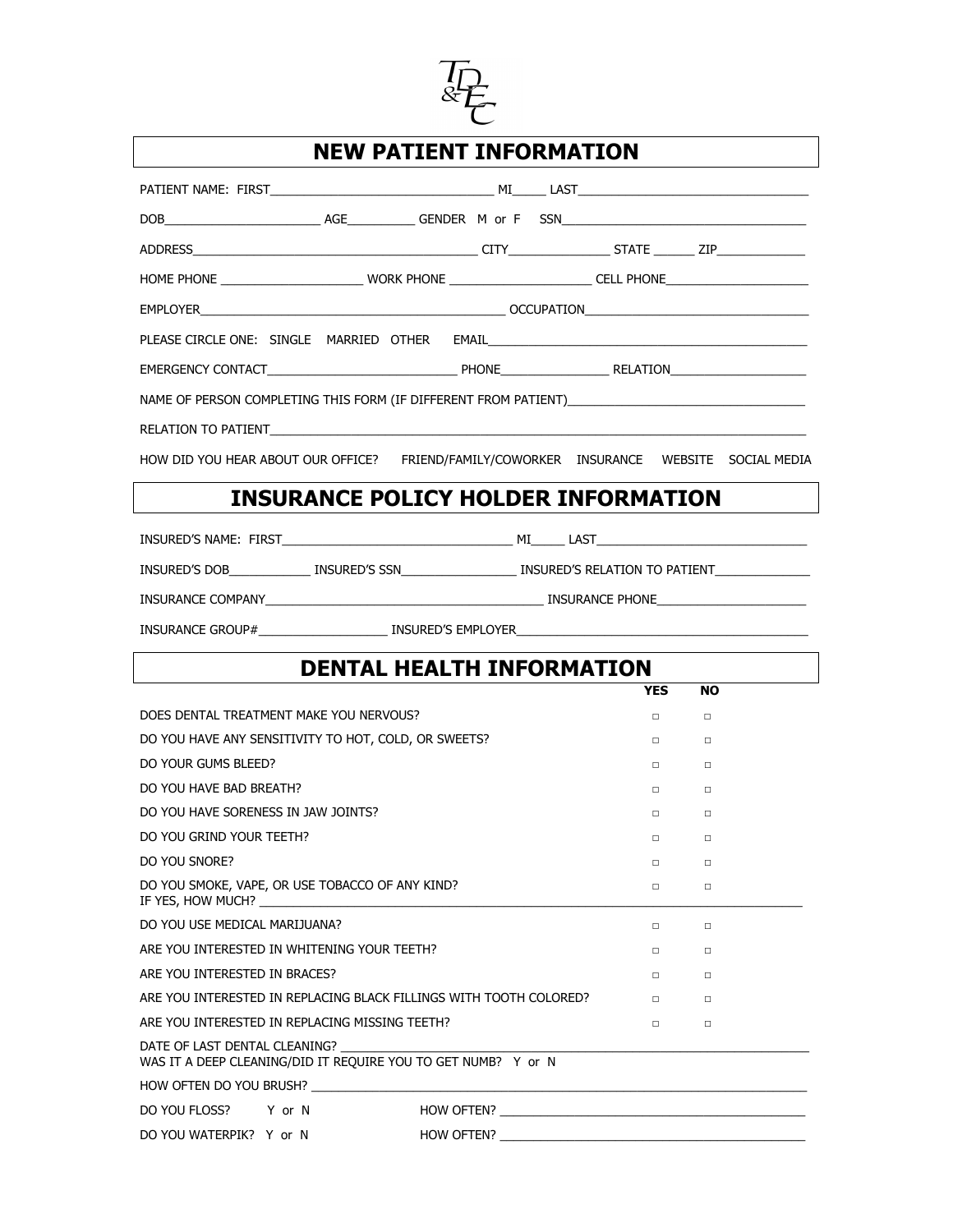

WHAT IS THE MOST IMPORTANT THING TO YOU ABOUT YOUR DENTAL VISIT TODAY?

WHY DID YOU LEAVE YOUR PREVIOUS DENTIST? \_\_\_\_\_\_\_\_\_\_\_\_\_\_\_\_\_\_\_\_\_\_\_\_\_\_\_\_\_\_\_\_\_\_\_\_\_\_\_\_\_\_\_\_\_\_\_\_\_\_\_\_\_\_\_\_\_

## **GENERAL HEALTH INFORMATION**

 $\_$  , and the state of the state of the state of the state of the state of the state of the state of the state of the state of the state of the state of the state of the state of the state of the state of the state of the

 $\_$  , and the state of the state of the state of the state of the state of the state of the state of the state of the state of the state of the state of the state of the state of the state of the state of the state of the

DO YOU HAVE A PRIMARY CARE PHYSICIAN? Y or N PHYSICIAN'S NAME

PHYSICIAN'S NAME \_\_\_\_\_\_\_\_\_\_\_\_\_\_\_\_\_\_\_\_\_\_\_\_\_\_\_\_\_\_\_\_\_\_\_\_\_\_ PHYSICIAN'S PHONE\_\_\_\_\_\_\_\_\_\_\_\_\_\_\_\_\_\_\_\_\_\_\_\_\_\_\_

HAVE YOU HAD ANY SERIOUS ILLNESSES, OPERATIONS, OR HOSPITALIZATIONS IN THE PAST 5 YEARS? Y or N IF YES, PLEASE EXPLAIN

DO YOU HAVE ANY ARTIFICIAL JOINTS, HEART VALVES, OR HEART STENTS? Y or N IF YES, PLEASE EXPLAIN

HAVE YOU EVER BEEN TOLD YOU NEED TO TAKE AN ANTIBIOTIC BEFORE DENTAL TREATMENT? Y or N IF YES, PLEASE EXPLAIN\_

|                                                        | <b>YES</b> | <b>NO</b> |
|--------------------------------------------------------|------------|-----------|
| DO YOU HAVE OR HAVE YOU EVER HAD ANY OF THE FOLLOWING: |            |           |
| <b>CANCER</b>                                          | $\Box$     | $\Box$    |
| <b>TYPE</b>                                            |            |           |
| <b>CHEMOTHERAPY</b>                                    | □          | □         |
| <b>RADIATION</b>                                       | п          | п         |
| <b>CARDIOVASCULAR</b>                                  |            |           |
| ANGINA (CHEST PAIN)                                    | $\Box$     | $\Box$    |
| ARTIFICIAL HEART VALVE                                 | □          | □         |
| <b>HEART ATTACK</b>                                    | $\Box$     | $\Box$    |
| <b>HEART SURGERY</b>                                   | $\Box$     | $\Box$    |
| HYPERTENTION (HIGH BLOOD PRESSURE)                     | $\Box$     | $\Box$    |
| MITRAL VALVE PROLAPSE                                  | □          | □         |
| <b>PACEMAKER</b>                                       | $\Box$     | $\Box$    |
| <b>PALPITATIONS</b>                                    | $\Box$     | $\Box$    |
| <b>STROKE</b>                                          | $\Box$     | $\Box$    |
| <b>ENDOCRINOLOGY</b>                                   |            |           |
| <b>DIABETES</b>                                        | $\Box$     | $\Box$    |
| <b>HEPATITIS A/B/C</b>                                 | $\Box$     | п         |
| <b>KIDNEY DISEASE</b>                                  | $\Box$     |           |
| <b>LIVER DISEASE</b>                                   | □          | □         |
| <b>HYPERTHYROIDISM</b>                                 | $\Box$     | $\Box$    |
| <b>HYPOTHYROIDISM</b>                                  | $\Box$     | П         |
| <b>GASTROINTESTINAL</b>                                |            |           |
| <b>ULCERS</b>                                          | $\Box$     | $\Box$    |
| <b>GASTROINTESTINAL DISEASE</b>                        | $\Box$     | $\Box$    |
| <b>HEMATOLOGIC/LYMPHATIC</b>                           |            |           |
| ANEMIA                                                 | $\Box$     |           |
| <b>BLOOD DISORDERS</b>                                 | □          | $\Box$    |
| <b>BRUISE EASILY</b>                                   | $\Box$     |           |
| <b>EXCESSIVE BLEEDING</b>                              | п          | П         |
| <b>MUSCULOSKELETAL</b>                                 |            |           |
| <b>ARTHRITIS</b>                                       | $\Box$     | $\Box$    |
| <b>ARTIFICIAL JOINTS</b>                               | $\Box$     | $\Box$    |
| <b>NEUROLOGICAL</b>                                    |            |           |
| <b>ANXIETY</b>                                         | $\Box$     | $\Box$    |
| <b>DEPRESSION</b>                                      | $\Box$     | $\Box$    |
| <b>DIZZINESS</b>                                       | $\Box$     | $\Box$    |
| DRUG/ALCOHOL ADDICTION                                 | □          | □         |
| <b>FAINTING</b>                                        | $\Box$     | $\Box$    |
| <b>SEIZURES</b>                                        | $\Box$     | п         |